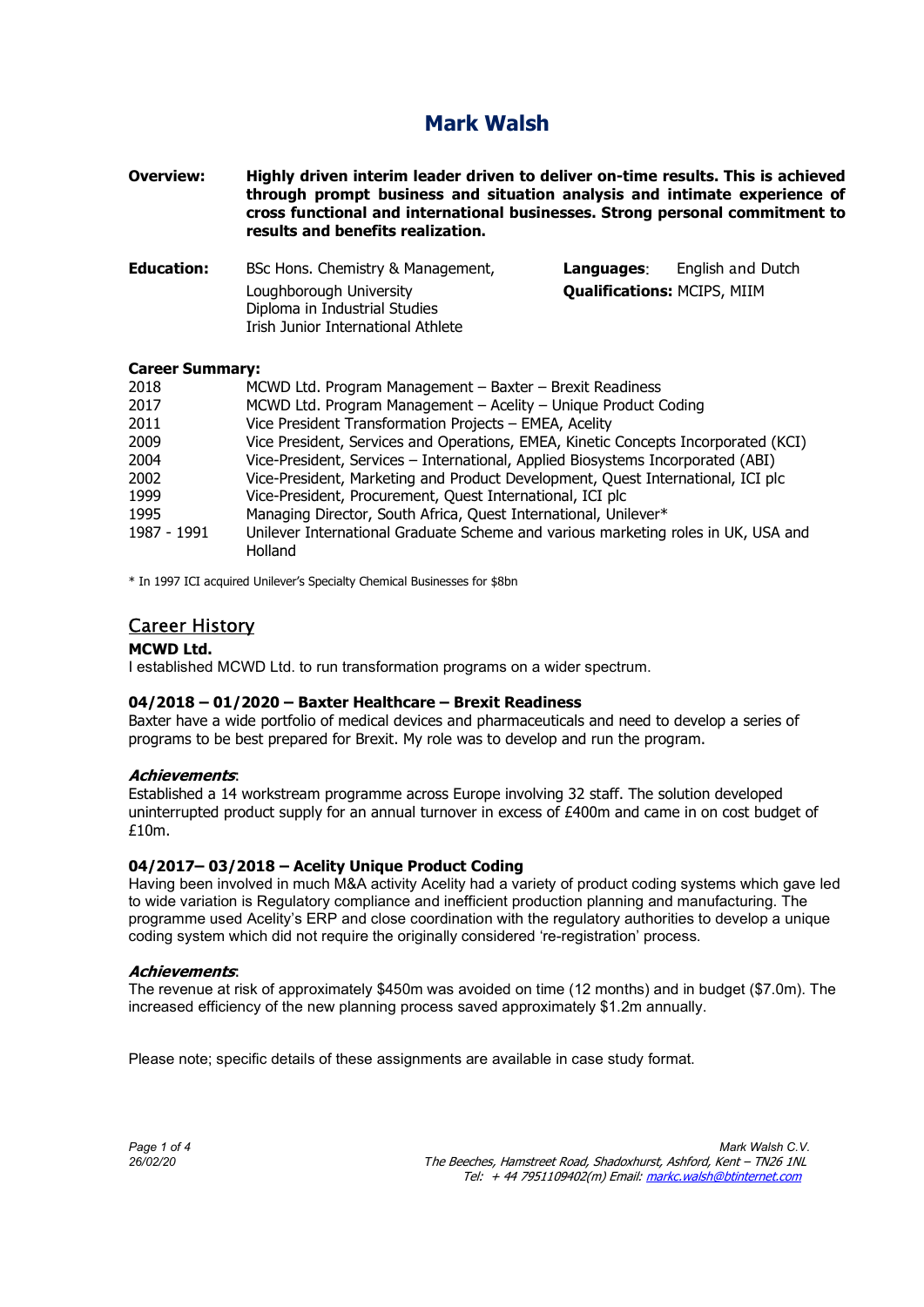# Acelity/Kinetic Concepts Incorporated

Acelity (previously KCI) is a medical device company based in Texas. In 2011 it was withdrawn from the stock market when purchased by APAX capital. Acelity has a current turnover of \$2.1bn (post several divestitures and acquisitions).

# 11/2011- 03/2017 Vice-President Transformation Projects EMEA & Japan

Increasing financial performance is critical to Acelity's position. I was in charge of the key transformation projects in EMEA and Japan. Key examples include

- Japan business turned around by reshaping the sales force and increased revenue after 18 months of decline
- Sale and carve-out of the KCI 'Beds' business to Arjo-Huntleigh
- Integration of the Systagenix acquisition in EMEA

## Responsible for:

12 consulting staff and 8 KCI staff across all functions and EMEA and Japan

## Achievements:

 Carve out of \$500m 'Beds' division including splitting sales teams, transfer and TUPE considerations of back-office staff, ERP system duplication, negotiating and implementing a transition service agreement (TSA)

- Japanese business turnaround
- Reformed Japanese sales organisation and a total of \$20m annual cost savings.

Please note; specific details of these and other assignments are available in separate case study formats.

# 01/2009- 10/2011 Vice-President Services and Operations EMEA

To ensure future revenue and profit growth the EMEA business had to move its focus from a country based structure to one which was divisionally oriented supported by strong shared service infra-structure. This strategy allowed rapid market deployment for new products and gave higher quality service at a lower cost. I was responsible for formulating this strategy and for the transformation of the EMEA Services and Operations infrastructure in addition to driving ongoing customer service levels.

### Responsible for:

- 450 staff covering service provision, supply chain and procurement
- US\$60m cost base spread across EMEA.

### Achievements:

- Developed the pan-European strategy and oversaw organisational transformation from an individual country 'service centre' approach to a fully coordinated pan-EMEA structure.
- Reduced cost base by 6% per annum resulting in \$4m saving annually

# Applied Biosystems Incorporated

Applied Biosystems (ABI) develops and sells instruments, consumables, software and services for the life sciences market. Customers use these tools to analyze nucleic acids (DNA and RNA), small molecules and proteins mostly in the pharmaceutical market. Increasingly, our business grew in the 'after market services' which included service contracts, repairs and maintenance, validation and training. The business had a turnover of \$2.0bn

# 08/2004- 12/2008 Vice-President Services and Service Sales EMEA & Japan

Page 2 of 4 Mark Walsh C.V. ABI recognized the ability to sell after-market service provision to drive profitable revenue growth and to ensure customer loyalty. In line with this strategy I was charged with establishing service and support profit centres in EMEA and Japan. In this period I restructured the sales force, reconfigured our distributor network and introduced innovative products. In addition to securing increased sales I drove down costs by effective use of our technical, HR and finance support functions to highlight efficiency gains.<br>Page 2 of 4 Mark Walsh C.V.

26/02/20 The Beeches, Hamstreet Road, Shadoxhurst, Ashford, Kent – TN26 1NL Tel: + 44 7951109402(m) Email: markc.walsh@btinternet.com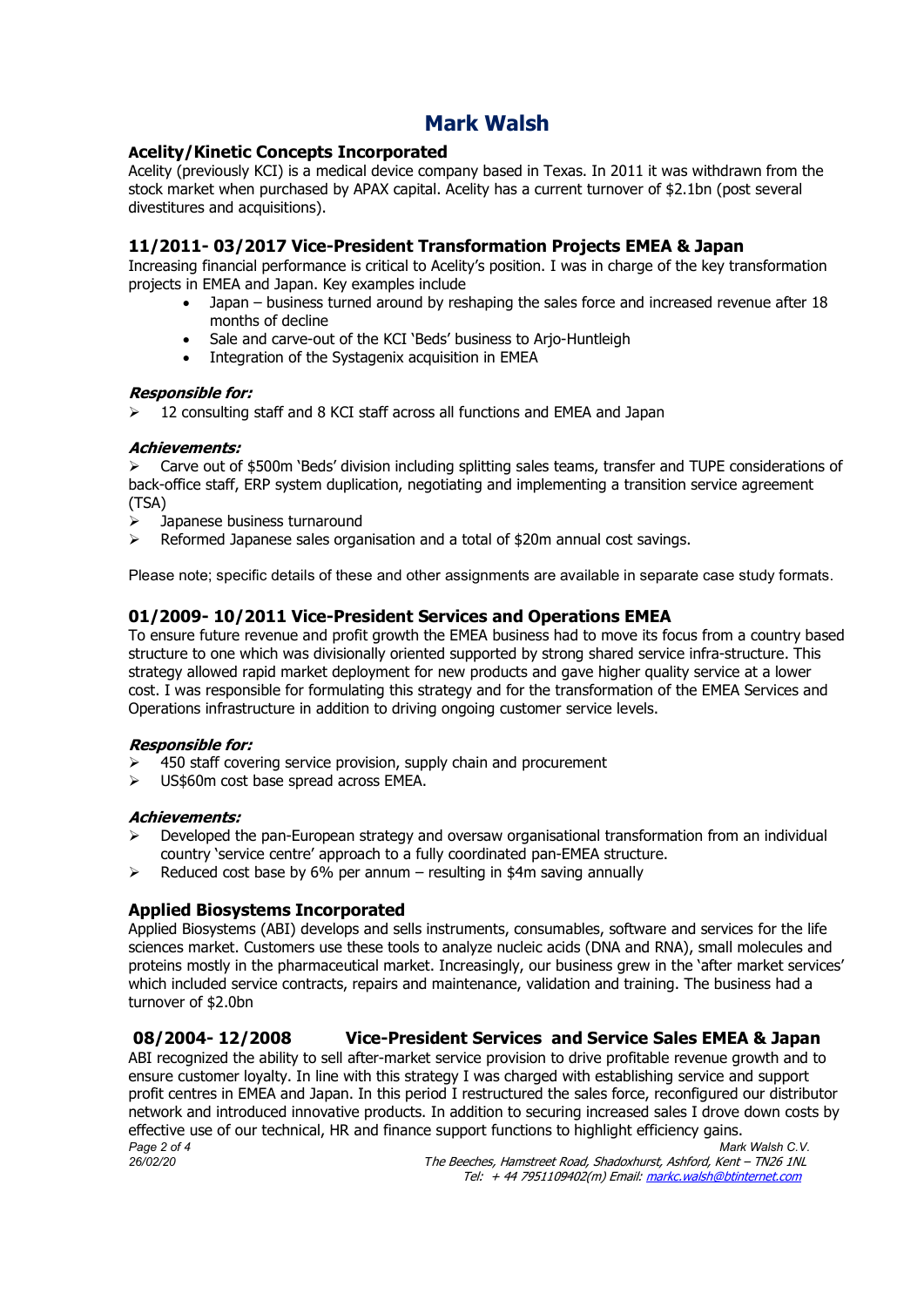The position reported to the President of Global Services and Operations based in California and the EMEA President based in Germany.

## Responsible for :

- US\$140m sales and P&L in EMEA and Japan
- $\geq$  Led 380 people covering sales, marketing, service delivery and support functions.

 $\triangleright$  Services P&L leader on the 'International Leadership team' responsible for ABI's International **Business** 

# **Achievements**

- Grew sales revenue 12% per annum from \$95m to \$140m during my 4 year tenure
- $\triangleright$  Oversaw strategic shift in service business to higher value added services such as validation and qualification and customer training programmes
- Transformed sales structure including management, sales teams and distributors.
- Reconfigured distributor network in India, Middle East and Africa

# 09/1987- 05/2005 Quest International

Quest International was a leading Fragrance, Flavour and Food Ingredient business with a turnover greater than US\$1.2bn. Originally owned by Unilever it was sold, along with the other Unilever Specialty Chemicals businesses, to ICI for US\$8.0bn.The company serviced the major fast moving consumer goods (FMCG) companies globally, for example, Kraft, Procter and Gamble and SC Johnson. Quest employed 4500 people and was represented in over 32 countries.

# 2002 – 2004 Vice-President Marketing and Product Development

### Responsible for:

- Strategy development for the enterprise's Fragrance businesses.
- Led 120 marketing and product managers in UK, Holland, Latin America, USA and Asia.
- $\triangleright$  Member of the divisional board

### Achievements

- $\geq 1$ <sup>st</sup> 18 months saw new business totaling US\$54m based on new client projects and innovative technologies.
- Two of the new technologies were developed in collaboration with  $3<sup>rd</sup>$  party partners.
- Delivered strategic review resulting in a change programme to establish a team based, business unit structure.

### 1999-2002 Vice-President Procurement - Quest International Responsible for:

- Promoted to the executive board as above.
- Full control of all variable costs totaling US\$200m per year.
- $\triangleright$  All buying units in North America, Latin America, Asia and Europe.

### **Achievements**

- Saved 6% annually.
- $\triangleright$  Initiated and implemented a transformation programme leading to a global sourcing strategy across all manufacturing sites and product formats.
- $\triangleright$  Implemented and integrated a new IT system was critical to this success.